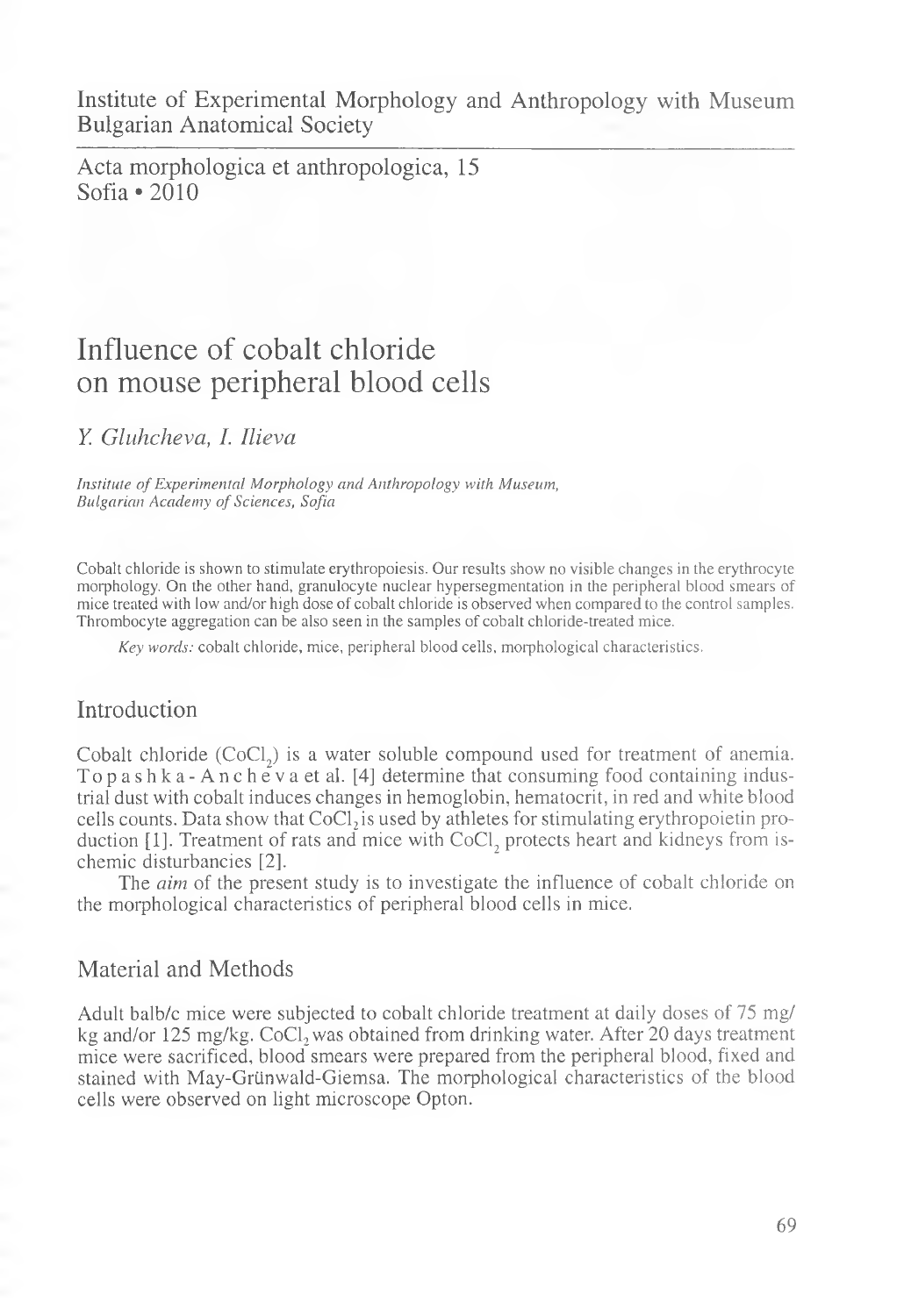

Fig. 1. Granulocyte in a peripheral blood smear - a) in a control smear and b) with nuclear hypersegmentation in smears of mice treated with 75 mg/kg and/or 125 mg/kg cobalt chloride. May-Grunwald-Giemsa staining, x 630



Fig. 2. Thrombocyte aggregation - a) rarely observed in control smears (see arrow) and b) large thrombocyte aggregates (arrows) in smears of mice treated with 75 mg/kg and/or 125 mg/kg cobalt chloride. May-Grunwald-Giemsa staining,  $\times$  630

## Results and Discussion

The light microscope studies show no visible changes in erythrocyte morphology of blood smears obtained from cobalt-treated mice compared to the controls. Anisocytosis is rarely observed. On the other hand, nuclear hypersegmentation of neutrophils is determined when mice are treated with low and/or high dose CoCl, (Fig.l a, b). The nuclei seem pyknotic with compact chromatin. In smears of CoCl,-treated animals thrombocyte aggregation is observed compared to the controls where there are mainly individual platelets (Fig. 2 a, b).

Although nuclear hypersegmentation is a normal phenomenon in animals [5], our studies need further investigations to determine whether the nuclei are apoptotic or with increased activity. Nuclear hypersegmentation of neutrophils is observed in cases of hyperthyroidism in humans. We have no data for the influence of  $CoCl<sub>2</sub>$  on the thyroid gland in our studies, therefore such possible affect cannot be excluded. Our results are in agreement with those of  $S$  m i thet al. [3] showing that cobalt chloride stimulates thrombocyte aggregation.